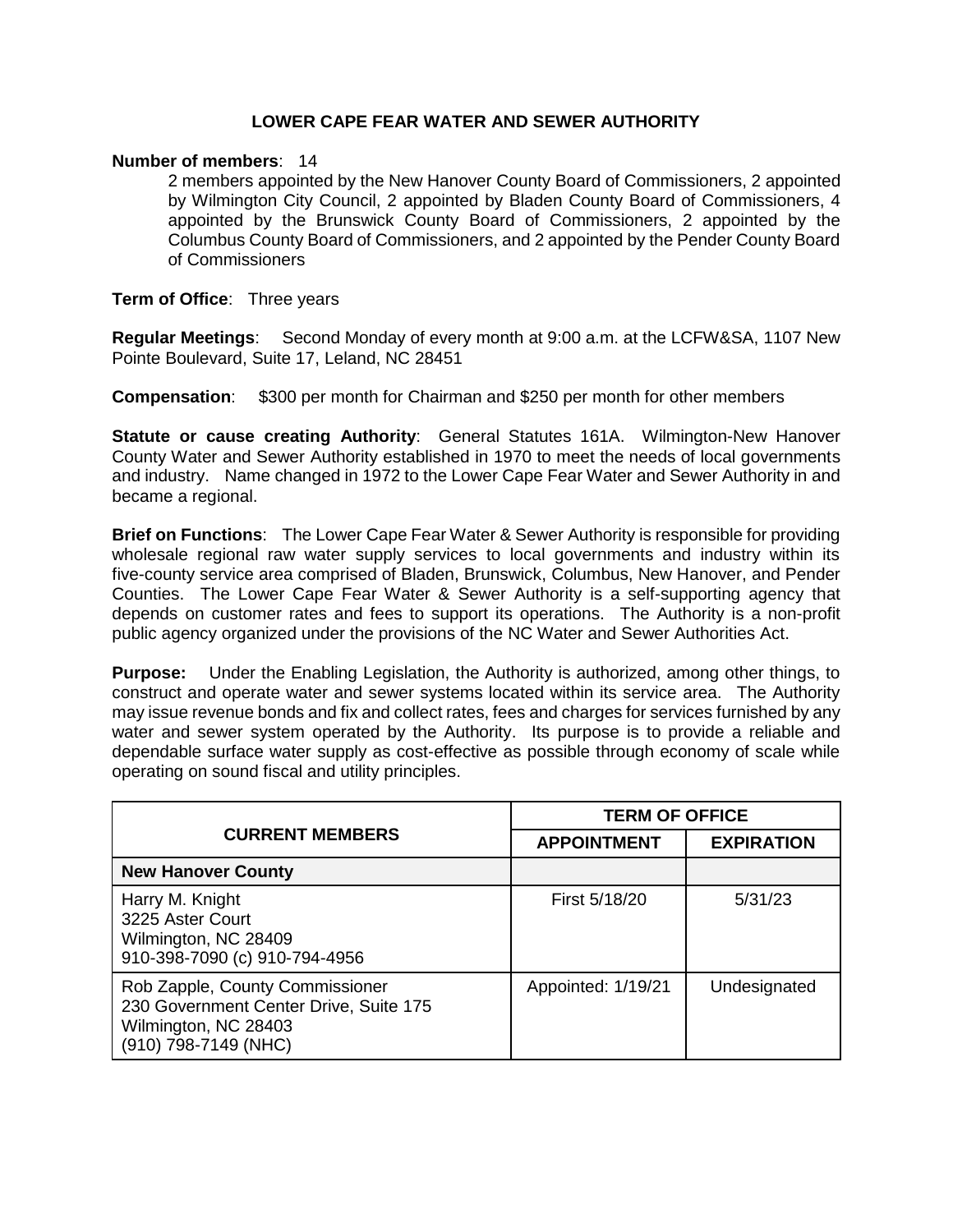## **LOWER CAPE FEAR WATER AND SEWER AUTHORITY**

| <b>CURRENT MEMBERS</b>                                                                                                     | <b>TERM OF OFFICE</b>                    |                               |
|----------------------------------------------------------------------------------------------------------------------------|------------------------------------------|-------------------------------|
|                                                                                                                            | <b>APPOINTMENT</b>                       | <b>EXPIRATION</b>             |
| <b>City of Wilmington</b>                                                                                                  |                                          |                               |
| <b>Charlie Rivenbark</b><br>P.O. Box 1810<br>Wilmington, NC 28402<br>(910) 791-0400 (W)                                    | First 6/21/16<br>Second 4/16/19          | 5/13/19<br>5/13/22            |
| Mayor Bill Saffo<br>P.O. Box 1810<br>Wilmington, NC 28402<br>(910) 341-7815 (W) (910) 341-4628 (F)                         | First 6/21/16<br>Second<br>Third 4/16/19 | 5/31/16<br>5/13/19<br>5/13/22 |
| <b>Bladen County</b>                                                                                                       |                                          |                               |
| Larry Johnson<br>827 Cromartie Road<br>Elizabethtown, NC 28337<br>$(910)$ 247-6308 (C)                                     | First<br>Second                          | 9/15/17<br>9/15/20            |
| Wayne Edge<br><b>County Commissioner</b><br>2202 First Street<br>Elizabethtown, NC 28337<br>(910) 862-3713 (H)             | First<br>Second                          | 9/15/17<br>9/15/20            |
| <b>Brunswick County</b>                                                                                                    |                                          |                               |
| William A. Milliken, Jr.<br>1635 Shallotte Point Loop Road<br>Shallotte, NC 28470<br>(910) 754-6000 (W) (910) 754-6063 (F) | First<br>Second                          | 1/3/17<br>6/30/20             |
| <b>Phil Norris</b><br>1429 Ash Little River Road<br>Ash, NC 28420<br>(910) 287-5900 (W) (910) 471-9638 (C)                 | First                                    | 12/31/20                      |
| <b>Frank Williams</b><br><b>County Commissioner</b><br>P.O. Box 1986<br>Leland, NC 28451<br>(910) 604-6510 (W)             | First                                    | 12/31/20                      |
| <b>William Sue</b><br>9124 Sue Circle, NE<br>Leland, NC 28451<br>(910) 371-2443 (H)                                        | First<br>Second                          | 7/7/19<br>6/30/20             |